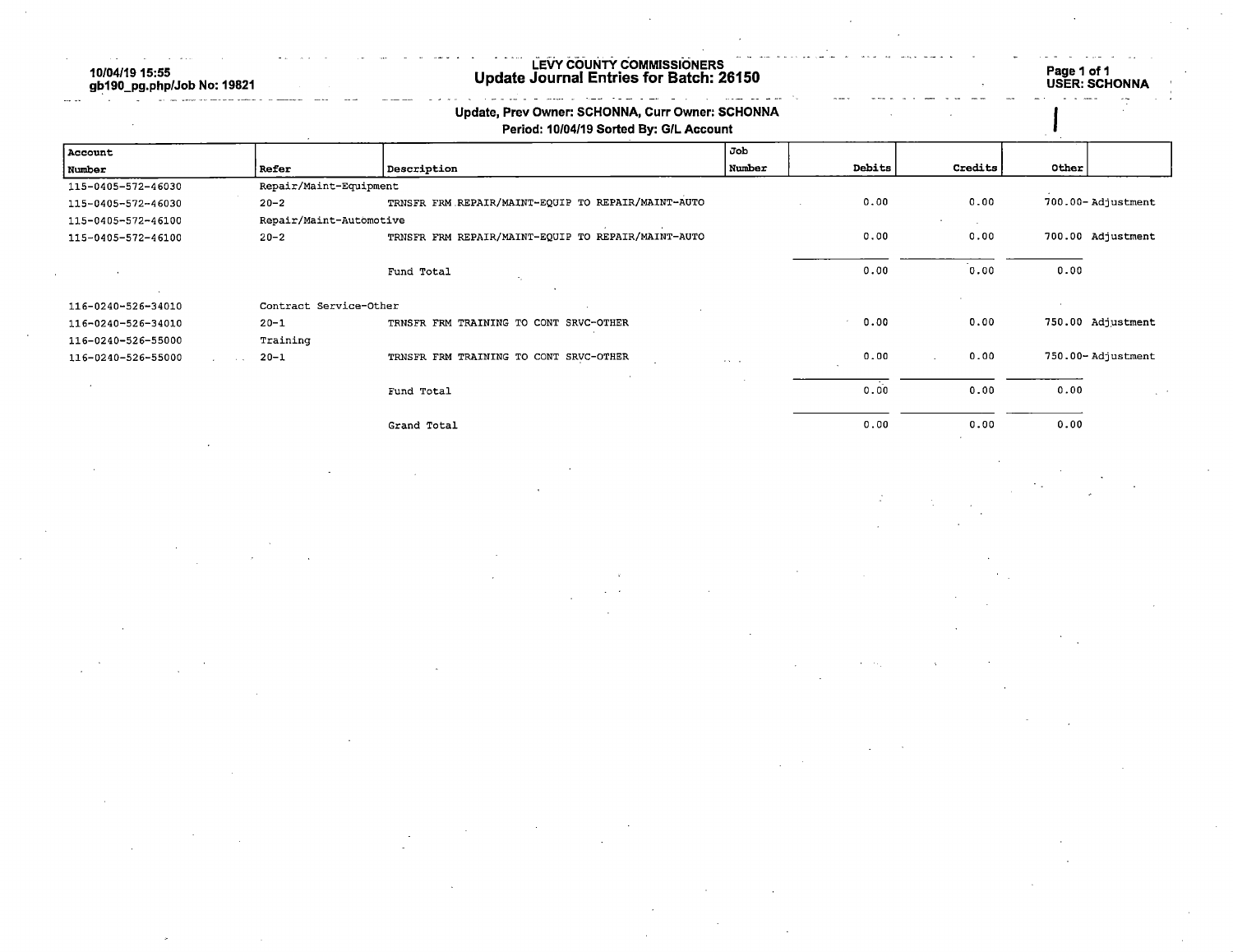$FY20$ 

## LEVY BOCC BUDGET AMENDMENT FORM

Email to: LEVYFINANCE@LEVYCLERK COM

|                                                           |                                                                                | One-Time or Recurring?   |
|-----------------------------------------------------------|--------------------------------------------------------------------------------|--------------------------|
| Requesting<br>Department / Office:                        | 0240 EMERGENCY MEDICAL SERV                                                    | One-time                 |
|                                                           |                                                                                |                          |
| Explanation/<br>Description:                              | TRANSFER FUNDS FOR EXPENSES                                                    |                          |
|                                                           |                                                                                | Grant Match?             |
| <b>SOURCE of Funds</b><br>and Required<br>APPROVAL level: | Reducing Expenses (Same Dept & Category) - Dept Head<br>Approval               | NO.                      |
|                                                           | NOTE: ALL COMMITMENTS RECURRING MET TIPI E FISCAL YEARS REQUIRE BIXY, APPROVAL | Approved?                |
| <b>BOCC Meeting Date</b><br>(if Necessary)                | $\lambda$                                                                      |                          |
|                                                           |                                                                                |                          |
|                                                           | BUDGET AMENDMENT DETAIL                                                        |                          |
| Account Number<br>116-0240-526-55000                      | Description<br><b>TRAINING</b>                                                 | Increase (Decrease)<br>Ŝ |
| 115-0240-526-34010                                        |                                                                                | (750)<br>Š,<br>750.      |
|                                                           | <b>CONT SRV - OTHER</b>                                                        |                          |
|                                                           |                                                                                |                          |
|                                                           |                                                                                |                          |
|                                                           |                                                                                |                          |
|                                                           |                                                                                |                          |
|                                                           |                                                                                |                          |
|                                                           |                                                                                |                          |
|                                                           |                                                                                |                          |
|                                                           |                                                                                |                          |
|                                                           |                                                                                |                          |
|                                                           |                                                                                |                          |
|                                                           |                                                                                |                          |
|                                                           |                                                                                |                          |
|                                                           |                                                                                |                          |
|                                                           |                                                                                |                          |
|                                                           |                                                                                |                          |
|                                                           |                                                                                |                          |
|                                                           |                                                                                |                          |
|                                                           |                                                                                |                          |
|                                                           | Net Increase (Decrease) in USES: \$                                            |                          |
|                                                           |                                                                                |                          |
|                                                           | ADDITIONAL REVENUES/SOURCES ONLY IN THIS SECTION:                              |                          |
| Account Number                                            | Description                                                                    | Increase (Decrease)      |
|                                                           |                                                                                | Ś,                       |
|                                                           |                                                                                |                          |
|                                                           |                                                                                |                          |
|                                                           |                                                                                |                          |
|                                                           |                                                                                |                          |
|                                                           | Net Increase (Decrease) in SOURCES: \$                                         |                          |
|                                                           | DOES BUDGET AMENDMENT BALANCE?                                                 |                          |
|                                                           |                                                                                |                          |
| DEPARTMENT<br>HEAD:                                       | 'mus                                                                           |                          |
|                                                           |                                                                                |                          |
| COUNTY                                                    |                                                                                |                          |
| COORDINATOR:                                              |                                                                                |                          |
|                                                           |                                                                                |                          |
|                                                           |                                                                                |                          |
| CLERK OR FINANCE                                          |                                                                                |                          |
| OFFICER                                                   |                                                                                |                          |
|                                                           |                                                                                |                          |

 $\mathbf{I}$